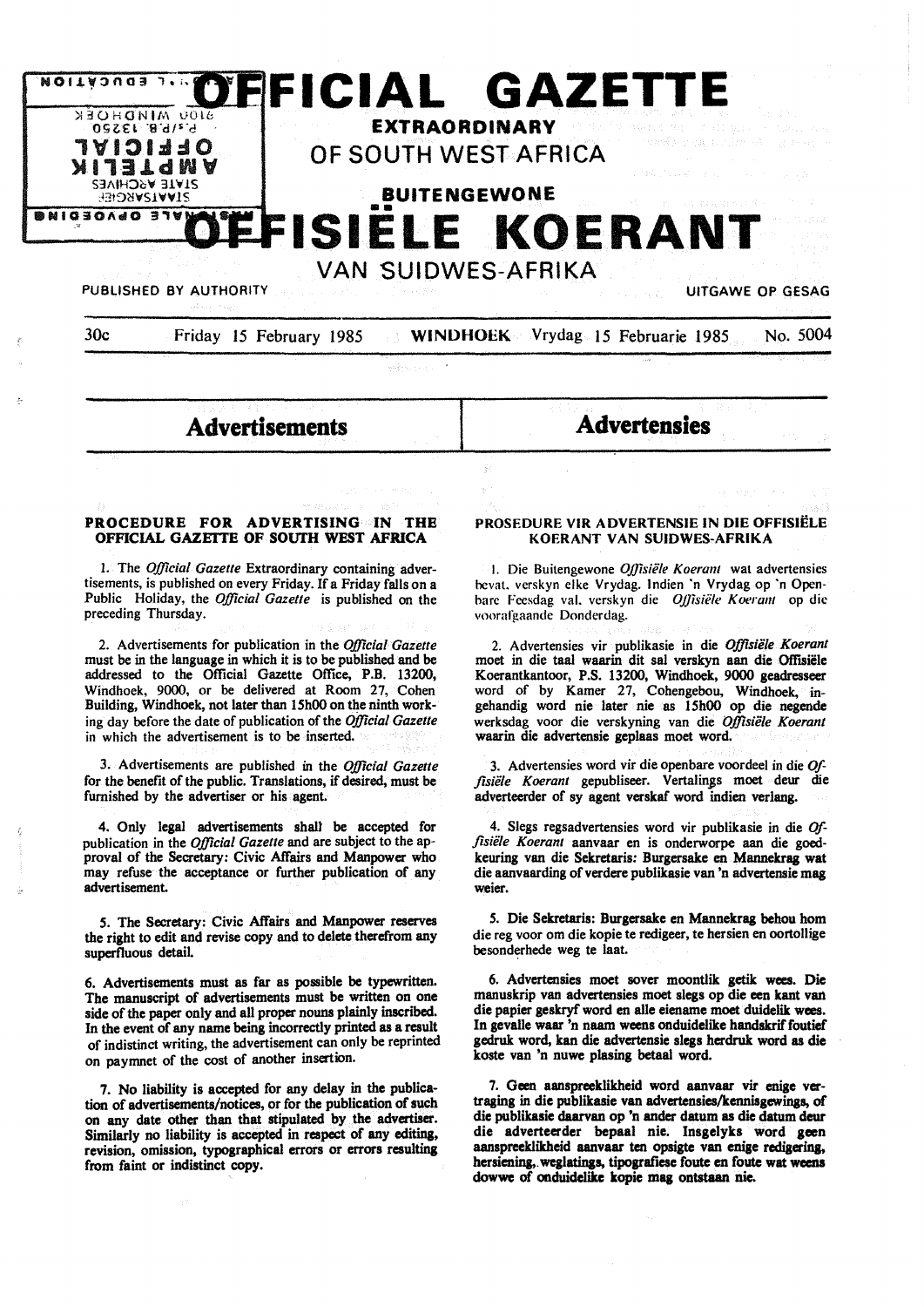8. The advertiser will be held liable for all compensation and costs **arising** from any action which may be instituted against the Administrator-General as a result of the publication of a notice with or without any omission, errors, lack of clarity or in any form whatsoever.

9. The subscription for.the *Official Gazette* is R20,00 per annum, post free in this territory and the Republic of South Africa, obtainable from Swapers Limited, P.O. Box *56,*  WINDHOEK, 9000. Postage must be prepaid by overseas subscriber. Single copies of the *Official Gazttte* are obtainable from Swapers Limited, P.O. Box *56,* Windhoek, 9000, at the price as printed on copy. Copies are kept in stock for two years only.

1 0. The charge for the insertion of notices is as follows and is payable in the form of cheques, bills, postal or money orders:

## LIST OF FIXED TARIFF RATES

| STANDARDISED NOTICES                                                                                                                                                                                       | Rate per<br>insertion<br>R |
|------------------------------------------------------------------------------------------------------------------------------------------------------------------------------------------------------------|----------------------------|
| <b>Transfer of business</b><br>Deeds: Lost documents                                                                                                                                                       | 3.25<br>6.00               |
| Business notices<br>Administration of Estates Acts Notices: Forms                                                                                                                                          | 5.00                       |
| J. 187, 193, 197, 295, 297, 517 and 519                                                                                                                                                                    | 2.00                       |
| Third party insurance claims for compensation<br>Insolvency Act and Company Acts Notices: J. 28,<br>$J. 29.$ Forms 1 to 9                                                                                  | 2,50<br>4,00               |
| $N.B. -$ Forms 2 and 6 - additional statements<br>according to word count table, added to the<br>basic tariff.                                                                                             |                            |
| Change of name (four insertions)<br>Naturalisation notices (including a reprint for the                                                                                                                    | 25,00                      |
| advertiser)<br>Unclaimed moneys $-$ only in the <i>Official</i>                                                                                                                                            | 2.00                       |
| Gazette Extraordinary, closing date 15 January<br>(per entry of "name, address and amount")                                                                                                                | 0,80                       |
| Butchers' notices                                                                                                                                                                                          | 5.00                       |
| Slum Clearance Court Notices, per premises                                                                                                                                                                 | 4,00                       |
| Lost life insurance policies $\dots\dots\dots\dots\dots\dots$                                                                                                                                              | 2.00                       |
|                                                                                                                                                                                                            |                            |
| NON-STANDARDISED NOTICES                                                                                                                                                                                   |                            |
| Company notices:                                                                                                                                                                                           | R                          |
| Short notices: Meetings, resolutions, offer of com-<br>promise, conversion of companies, voluntary win-<br>dings-up, etc.: closing of members' registers for<br>transfers and/or declarations of dividends | 11,00                      |
|                                                                                                                                                                                                            |                            |
| Liquor Licence Notices (in Gazettes, Extraor-<br>viz. June/Tvl.; November/Cape; January/O.F.S.;<br>April/Natal), per bilingual application                                                                 | 7,00                       |
| Declaration of dividends with profit statements,<br>including notes                                                                                                                                        | 25,00                      |
| Long notices: Transfers, changes in respect of<br>shares or capital, redemptions, resolutions, volun-                                                                                                      |                            |
| tary liquidations                                                                                                                                                                                          | 37,00                      |
| Trade marks in South West Africa                                                                                                                                                                           | 11,00                      |
| Liquidators' and other appointees' notices                                                                                                                                                                 | 7,00                       |

8. Die adverteerder word aanspreeklik gebou vit enige skadevergoeding en koste wat voortvloei uit enige aksie wat weens die publikasie hetsy met of sonder enige weglating, foute, onduidelikhede of in watter vorm ookal, van 'n kennisgewing teen die Administrateur-generaal ingestel-word.

9. Die jaarlikse intekengeld op die *Offtsiële Koerant* is R20,00 posvry in hierdie gebied en die Republiek van Suid-Afrika, verkrygbaar by Swapers Beperk, Posbus 56, Windhoek, 9000. Oorsese intekenaars moet posgeld vooruitbetaal. Enkel eksemplare van die *Offisiele Koerant* is verkrygbaar van Swapers Beperk, Posbus 56, Windhoek, 9000 teen die prys soos gedruk op eksemplaar. Eksemplare word vir slegs twee jaar in voorraad gehou.

10. Die koste vir die plasing van kennisgewings is soos volg en is betaalbaar by wyse van tjeks, wissels, pos- of geldorders:

### LYS VAN VASTE TARIEWE

GEST ANDAARDISEERDE ings

| <b>KENNISGEWINGS</b>                                                                                                                                                                                             | plasing<br>R |
|------------------------------------------------------------------------------------------------------------------------------------------------------------------------------------------------------------------|--------------|
| Oordrag van besigheid                                                                                                                                                                                            | 3,25         |
| Aktes: Verlore dokumente                                                                                                                                                                                         | 6.00         |
| Besigheidskennisgewings<br>Boedelwettekennisgewings: Vorms J. 187, 193                                                                                                                                           | 5.00         |
| $197, 295, 297, 517$ en $519$                                                                                                                                                                                    | 2.00         |
| Derdepartyassuransie-eise om skadevergoeding<br>Insolvensiewet- en maatskappywettekennisge-                                                                                                                      | 2,50         |
| wings: J. 28, J. 29. Vorms 1 tot 9                                                                                                                                                                               | 4,00         |
| L.W. - Vorms 2 en 6 - bykomstige verkla-                                                                                                                                                                         |              |
| rings volgens woordetaltabel, toegevoeg tot die<br>basiese tarief.                                                                                                                                               |              |
| Naamsverandering (vier plasings)<br>Naturalisasiekennisgewings (insluitende 'n her-                                                                                                                              | 25,00        |
| druk vir die adverteerder)                                                                                                                                                                                       | 2.00         |
| Onopgeëiste geld — slegs in die Buitengewone<br>Offisiële Koerantsluitingsdatum 15 Januarie (per                                                                                                                 |              |
| inskrywing van "naam, adres en bedrag")                                                                                                                                                                          | 0,80         |
| Slagterskennisgewings                                                                                                                                                                                            | 5,00         |
| Slumopruimingshofkennisgewings, per perseel                                                                                                                                                                      | 4,00         |
| Verlore lewensversekeringspolisse                                                                                                                                                                                | 2.00         |
|                                                                                                                                                                                                                  |              |
| NIE-GESTANDAARDISEERDE KENNISGEWINGS                                                                                                                                                                             |              |
| Maatskappykennisgewings:                                                                                                                                                                                         |              |
| Kort kennisgewings: Vergaderings, besluite, aan-<br>bod van skikking, omskepping van maatskappye,<br>vrywillige likwidasies, ens.: sluiting van lederegis-<br>ters vir oordragte en/of verklarings van dividende | 11.00        |
| Dranklisensiekennisgewings (in Buitengewone Of-<br>fisiële Koerante, t.w. Junie/TVI.; November/Kaap;<br>Januarie/OVS; April/Natal) per tweetalige                                                                |              |
| aansoek                                                                                                                                                                                                          | 7.00         |
| Verklaring van dividende met profytstate, notas                                                                                                                                                                  |              |
| ingesluit                                                                                                                                                                                                        | 25,00        |
| Lang kennisgewings: Oordragte, veranderings met<br>betrekking tot aandele of kapitaal, aflossings, be-                                                                                                           |              |
| sluite, vrywillige likwidasies                                                                                                                                                                                   | 37,00        |
| Handelsmerke in Suidwes-Afrika                                                                                                                                                                                   | 11,00        |
| Likwidateurs en ander aangesteldes se kennisge-                                                                                                                                                                  |              |
|                                                                                                                                                                                                                  | 7,00         |

行政機

*Tarief per*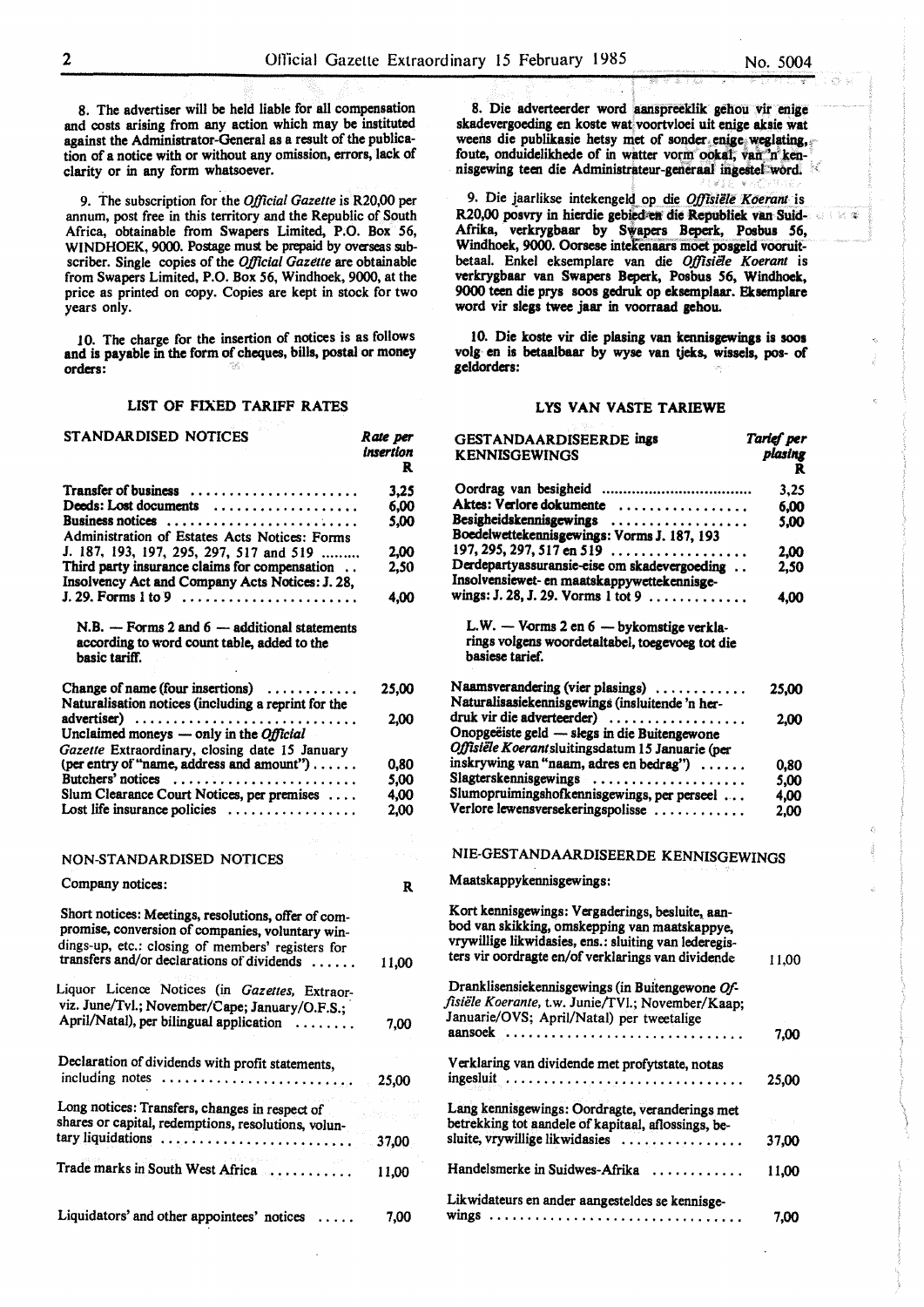SALES IN EXECUTION AND OTHER PUBLIC SALES:

| Sales in execution $\ldots \ldots \ldots \ldots \ldots \ldots \ldots \ldots$ 18,00<br>Public auctions, sales and tenders: |       |
|---------------------------------------------------------------------------------------------------------------------------|-------|
| Up to 75 words $\dots \dots \dots \dots \dots \dots \dots \dots$                                                          | 6.00  |
| $76$ to 250 words                                                                                                         | 15.00 |
|                                                                                                                           | 23.00 |

### ORDERS OF THE COURT:

Provisional and final liquidations or seque-

|                                                                     | 14.00 |
|---------------------------------------------------------------------|-------|
| Reduction or change in capital mergers, offer of                    |       |
| compromise                                                          | 37.00 |
| Judicial managements, curator bonis and similar                     |       |
| and extensive rule nisi                                             | 37.00 |
| Extension of return date $\dots \dots \dots \dots \dots \dots$ 4,00 |       |
| Supersession and discharge of petitions (J. 158).  4,00             |       |

11. The charge for the insertion of advertisements other than the notices mentioned in paragraph 10 is at the rate of *56c* per cm double column. (Fractions of a cm must be calculated as a cm).

12. No advertisements shall be inserted unless the charge is prepaid, Cheques, drafts, postal or money orders must be made payable to the Secretary: Civic Affairs and Manpower.

#### **Vorm/Form J 187**

# **LIQUIDATION AND DISTRIBUTION ACCOUNI'S IN DECEASED ESTATES LYING FOR INSPECTION**

In terms of section 35(5) of Act 66 of 1965, notice is hereby given that copies of the liquidation and distribution accounts (first and final, *unless othenvise stated)* in the estates specified below will be open for the inspection of all persons interested therein for a period of 21 days (or shorter or longer if *specially stated)* from the date specified or from the date of publication hereof, whichever may be the later, and at the offices of the Master and Magistrates as stated.

Should no objection thereto be lodged with the Master concerned during the specified period, the executors will proceed to make payments in accordance with the accounts.

360/80 - BASSON Andries Jonatha 430199 *5005* 002 Turmalynstraat 20, Windhoek Windhoek F.M. Oehl Trust Posbus 2126, Clareinch 7740.

283/83 - NOE Oswald Robert Herbert 070131 5015 00 1 7 Werft Street, Swakopmund Second and Third and Final Accounts Swakopmund Windhoek Barclays National Bank Limited, Cape Town Trustee Branch, P.O. Box 512, Cape Town.

GEREGTELIKE EN ANDER OPENBARE VERKOPE:

| Geregtelike verkope<br>Openbare veilings, verkope en tenders: | 18.00 |
|---------------------------------------------------------------|-------|
|                                                               | 6.00  |
| $76$ tot 250 woorde                                           | 15.00 |
| $251$ tot 350 woorde                                          | 23.00 |

ORDERS VAN DIE HOF:

| Voorlopige en finale likwidasies                          |       |
|-----------------------------------------------------------|-------|
| of sekwestrasie                                           | 14,00 |
| Vermindering of veranderings in kapitaal-                 |       |
| samesmeltings, aanbod van skikking                        | 37.00 |
| Geregtelike besture, kurator bonis en soortgelyke         |       |
| en uitgebreide bevel nist                                 | 37.00 |
| Verlenging van keerdatum                                  | 4,00  |
| Tersydestellings en afwysings van petisies (J. 158)  4,00 |       |

11. Die koste vir die plasing van advertensies, bebalwe die kennisgewings wat in paragraaf 10 genoem word, is teen die tarief van *56c* per sm dubbelkolom. (Gedeeltes van 'n sm moet as voile sm bereken word).

12. Geen advertensie word geplaas tensy die koste nie vooruitbetaal is nie. Tjeks, wissels, pos- en geldorders moet aan die Sekretaris,: Burgersake en Mannekrag betaalbaar gemaak word.

## **LIKWIDASIE- EN DISTRIBUSIEREKENING** IN **BESTORWE BOEDELS WAT TER INSAE LÊ**

Ingevolge artikel 35(5) van Wet 66 van 1965, word bierby kennis gegee dat duplikate van die likwidasie- en distribusierekenings (eerste en fmale, *tensy anders vermeld)* in die boedels hieronder vermeld, in die kantore van die Meester en Landdroste soos vermeld en gedurende 'n tydperk van 21 dae (of korter of !anger *indien spesiaal venneld)* vanaf gemelde datums of vanaf datum van publikasie hiervan, as dit later is, ter insae lê van alle persone wat daarby belang het.

Indien binne genoemde tydperk geen besware daarteen by die betrokke Meester ingedien word nie, gaan die eksekuteurs oor tot die uitbetalings ingevolge gemelde rekenings.

475/83 - **LEMMER** Hermanus Richard 170793 5033 00 7 Bismarkstraat. Grootfontein Eerste en Tweede en Finale Grootfontein Windhoek Barclays Nasionale Bank Beperk (Geregistreerde Handelsbank) Trustee-tak Kaapstad, Posbus 512. Kaapstad. 8000 Eksekuteur.

357/83 - BORSTLAP Wiltrud, Jutta Anneliese 3805 I I 0015004 Windhoek voorheen Manjetti Windhoek Windhoek R.A.G. Diekmann c/o van Wyk & Stiemert Posbus 3386. Windhoek. 9000.

**SNYMAN** Jacobus Johannes 3207135036000 Salkstraat 10, Windhoek Wes June Rose Snyman (Gebore Vorster) 310511 0077 009 Windhoek Barclays Nasionale Bank Bpk. Posbus 1014 Kimberley.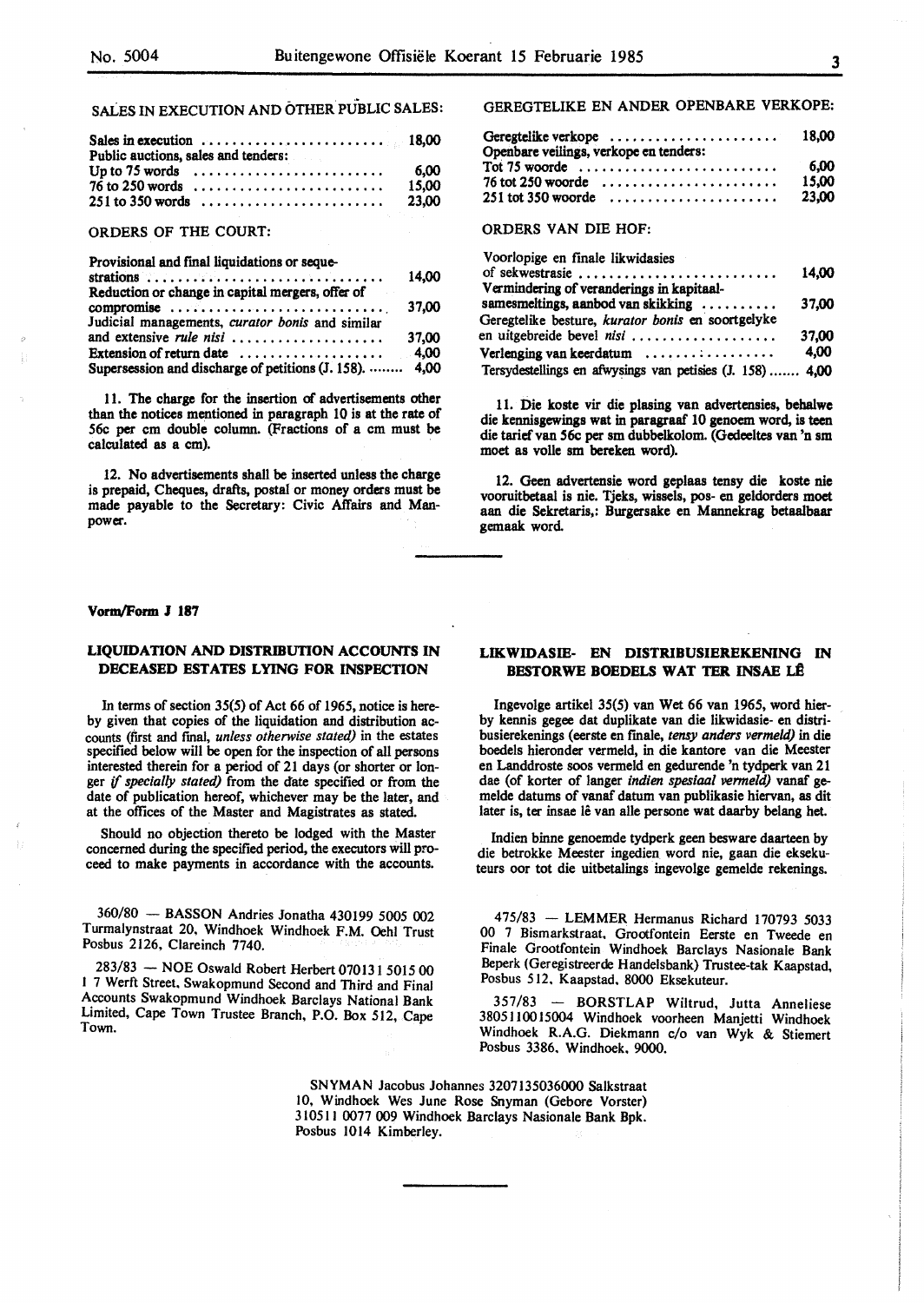kindere i Standard i

 $\mathcal{O}$  )

GX. ÷

### **VonwF'orm J 193**

#### **NOTICE TO CREDITORS** IN **DECEASED ESTATES**

All persons having claims against the estates mentioned below are hereby called upon to lodge their claims with the executors concerned, within 30 days (or otherwise as indicated) calculated from the date of publication hereof. The information is given in the following order: Estate number, surname and christian names, date of birth, identity number, last address, date of death; surviving spouse's names, surname date of birth and identity number; name and address of executor or authorised agent, period allowed for lodgement of *claims* if *other than 30 days.* 

520/84 - KIRSCHNER Peter Michael Windhoek 1/2/1947 470201 *5055* 103 Stark Straat 21 Windhoek 2/11/1984 Barclays Nasionale Bank Bpk., Posbus 1014, Kimberley.

368/84 - OOSTHUIZEN Frederick Albertus Windhoek 10.9.1928 280910-5032-009 N.G. Pastorie Gochas 20-7- 1984 Magdalena Johanna Oosthuizen 15-10-1925 251015- 0038-004 Volkskastrust Beperk Boedelafdeling Adderleystraat 134 Posbus 4668 - Telefoon 232250 Kaapstad.

19/85 - **ABRAHAMS** Norman Keith Grahamstad 14/3/1954 540314 5118 00 7 Privaatsak 2086, S.A Polisie. Rundu 8/11/1984 Santamtrust Beperk Posbus 1199, Port Elizabeth.

# **KENNISGEWING AAN KREDITEURE** IN **BESTOR-WE BOEDELS**

Alie persone wat vorderinge bet teen die boedels hieronder vermeld, word hierby versoek om hul vorderinge by die betrokke eksekuteurs en binne 'n tydperk van 30 dae (of andersins soos aangedui) gereken vanaf die datum van publikasie hiervan in te Iewer. Die inligting word verstrek in die volgorde: Boedelnommer, familienaam en voomame, geboortedatum, persoonsnommer, laaste datum, familienaam, geboortedatum en persoonsnommer; naam en adres van eksekuteurs of gemagtigde agent, tydperk toegelaat vir lewering van vorderings *indien anders as 30 dae.* 

531/84 - BRITS Gideon Petrus Windhoek 18/9/1912 120918 5009 004 Mattenk loth Straat 9 Pionierspark Windhoek 10 November 1984 Barclays Nasionale Bank Bpk. Posbus IO 14 Kimberley 8300.

534/84 - NEL Petrus Johannes Steenkamp Windhoek 27/3/1919 190327 5005 001 Posbus 652 Okahandja 20/11/84 Johanna Alida Nel (Gebore Kruger) 4/8/1921 210804 0017 00 *5* Barclays Nasionale Bank Bpk. Posbus 1014 Kimberley.

543/84 - KEET (gebore Grobler) Elsie Rachel Windhoek 24/2/1926 260224 0003 00 *5* Bamboes Straat 30, Posbus 39, Hentiesbaai 16/11/84 Johann Reinhardt Gerhardus Keet 11 /II/ 1917 171111 5008 00 6 Barclays Nasionale Bank Bpk. Posbus IO 14 Kimberley 8300.

507/84 - STOFBERG Dirk Johannes Windhoek *5/* 11/ 1910 IO 1 !05 5008 003 Posbus 46 I Okahandja 5/11/1984 Susara Conrelia (gebore Horn) Onbekend Onbekend Barclays Nasionale Bank Bpk., Posbus 1014 Kimberley, 8300.

t e molton

 $\Delta \sqrt{2\pi}$ 

# **Vorm/Form 3**

And Inches (Mill and Haller ). na silvel na

# **EXTENSION OF** TIME **WITHIN WHICH TO LODGE LIQUIDATION ACCOUNTS AND PLANS OF DISTRI-BUilON OR CONfRlBUTION IN SEQUESTRATED ESTATES OR COMPANIES BEING WOUND UP**

Pursuant to section 109(1) of the Insolvency Act, 1936, and section 135(1) (c) of the Companies Act, 1926, notice is hereby given that after the expiration of a period of 14 days as from the date of publication hereof, it is the intention of the trustees or liquidation as the case may be, of sequestrated estates or ccmpanies being wound up mentioned below. to apply to the respective Master for an extension of time, as specified below, within which to lodge liquidation accounts and plans of distribution or contribution.

W l 4/84 Insolvent Estate Jacobus Makati IR McLaren Appointed on 3rd August 1984 3rd February 1985 4 Months Master of the Supreme Court Windhoek until 3rd June 1985 Trust & Mining Co (Pty) Ltd PO Box 82 Windhoek 9000.

# **VERLENGING VAN TERMYN VIR INDIENING VAN LIKWIDASIE- DISTRIBUSIE- OF KONTRIBUSIE-REKENING IN GESEKWESTREERDE BOEDELS OF MAATSKAPPYE** IN **LIKWIDASIE**

Ingevolge artikel 109(1) van die Insolvensiewet, 1936, en artikel 135(l)(c) van die Maatskappywet, 1926; word hierby kennis gegee dat kurators of likwidateurs van die gesekwestreerde boedels of maatskappye in likwidasie, na gelang van die geval hieronder venneld voornemens is om na afloop van 'n termyn van 14 dae vanaf die datum van die publikasie hiervan, die betrokke Meesters om 'n verlenging van die termyne hieronder genoem, vir die indiening van likwidasie~, distribusie- of kontribusierekenings te versoek.

W13/84 Insolvent Estate Makati & Nel IR McLaren Appointment on 3rd August 1984 3rd February 1985 4 Months Master of the Supreme Court Windhoek until 3rd June 1985 Trust & Mining Co (Pty) Ltd Po Box 82 Windhoek 9000.

 $\alpha$ 

W15/84 - Insolvent Estate Makati & Nel I.R. McLaren Appointed on 13th July 1984 c/o Trust & Mining Co. (Pty) Ltd P.O. Box 82 Windhoek 9000 I.5th January 1985 4 Months Master of the Supreme Court Windhoek 15th May 1985. Trust & Mining Co. (Pty) Ltd. P.O. Box 82, Windhoek. 9000.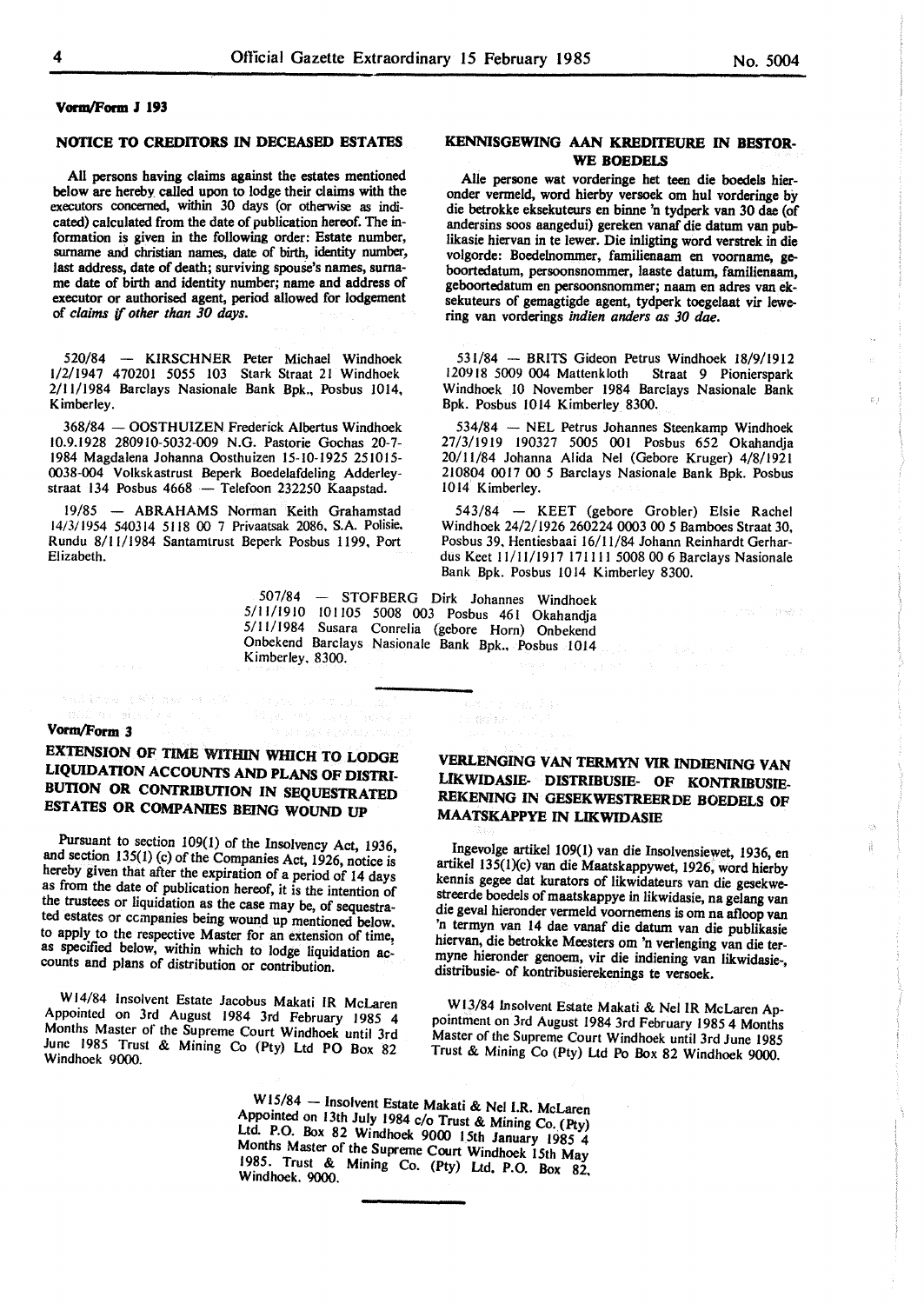vorm/Form J 28

# **BOEDELS OF MAATSKAPPYE WAT VOORLOPIG GESEKWESTREER OF GELIKWIDEER IS**

Ingevolge artikel 17 (4) van die Insolvensiewet, 1936, en artikel 356 (1) van die Maatskappywet, 1973, word hierby deur die Meesters van die Hooggeregshof kennis gegee dat die boedels of maatskappye hieronder vermeld voorlopig op las van genoemde Hof gesekwestreer of gelikwideer is.

# **ESTATES OR COMPANIES SEQUESTRA-TED OR WOUND UP PROVISIONALLY**

Pursuant to section 17 (4) of the Insolvency Act, 1936, and section 356 (1) of the Companies Act, 1973, notice is hereby given by the Masters of the Supreme Court that the estates or companies mentioned below have been sequestrated or wound up provisionally by order of the said Court.

W1/85 Hendrik Jacobus Visser Erf 214 Gobabis 9000 25 Januarie 1985 Hooggeregshof van Suidwes-Afrika Peralin (Pty) Ud. Meester van die Hooggeregshof P.Sak Xl3190 Windhoek, SWA.

### **Vorm/Form 1**

•

# **APPOINTMENT OF TRUSTEES AND LIQUIDATORS AND PROOF OF CLAIMS** IN **SEQUESTRATED ESTATES OR COMPANIES BEING WOUND UP**

Pursuant to sections 40(3), 56(3) and 77 of the Insolvency Act, 1936, sections 129, 179 and 182 of the Companies Act, 1973, notice is hereby given that the persons mentioned below have been appointed trustees or liquidators, as the case may be and the persons indebted to the estates or companies are required to pay their debts to them forthwith unless otherwise indicated.

Meetings of creditors or contributories of the said estates or companies will be held on the dates and at the times and places mentioned below, for proof of claims against the estates or companies, for the purpose of receiving the trustees' or liquidators' reports as to the affairs and conditions of the estates or companies and for giving the trustees or liquidators directions concerning the sale or recovery of any parts of the estates or assets of the companies or concerning any matter relating to the administration thereof.

The particulars are given in the following order: Number of estate/company; name and description of estate/company; name and address of trustee or liquidator and date, hour and place of meeting and period within which debt must be paid, if this is not to be done forthwith.

# **AANSTELLING VAN KURATORS EN LIKWI-DATEURS EN BEWYS VAN VORDERINGS** IN **GESEKWESTREERDE BOEDELS OF MAAT-SKAPPYE IN LIKWIDAISE**

lngevolge artikels 40(3), 56(3) en 77 van die lnsolvensiewet, 1936, artikels 129, 179 en 182 van die Maatskappywet, 1926 en artikels 339, 366, 375(5) (b) en 402 van die Maatskappywet, 1973, word hierby kennis **gegee** dat die persone hieronder vermeld as kurators of likwidateurs aangestel is, na gelang van die geval, en dat persone wat enigiets aan die boedels of maatskappye verskuldig is die skulde, tensy anders vermeld, onmiddellik by genoemde kurators of likwidateurs moet betaal. Byeenkomste van skuldeisers of kontribuante van genoemde boedels of maatskappye sal gehou word op die datums, ure en plekke hieronder vermeld vir die bewys van vorderings teen die boedels of maatskappye, vir die ontvangs van die verslae van die kurators of likwidateurs oor die sake en toestand van die boedels of maatskappye en om opdragte aan die kurators of likwidateurs uit te reik betreffende die verkoop of opvordering van gedeeltes van die boedels of bates van die maatskappye of betreffende aangeleenthede rakende die beheer daarvan.

Die besonderhede word verstrek in die volgorde: Nommer van boedel/maatskappy; naan) en adres van kurator of likwidateur, en datum, uur en. plek van byeenkoms en tydperk waarin skuld betaal moet word, indien dit nie onmiddellik moet geskied nie.

W21/84 - Induna Contracting SWA (Pty) Ltd. (In Liquidation) D O'Neil Mathews Liquidator Trust & Mining Co. (Pty) *Ud.* P.O. Box 82 Windhoek 9000 Wednesday 6th March 1985 at 10.00 am at the Office of the Master of the Supreme Court Windhoek. Trust & Mining Co.{Pty) Ltd. P.O. Box 82. Windhoek 9000.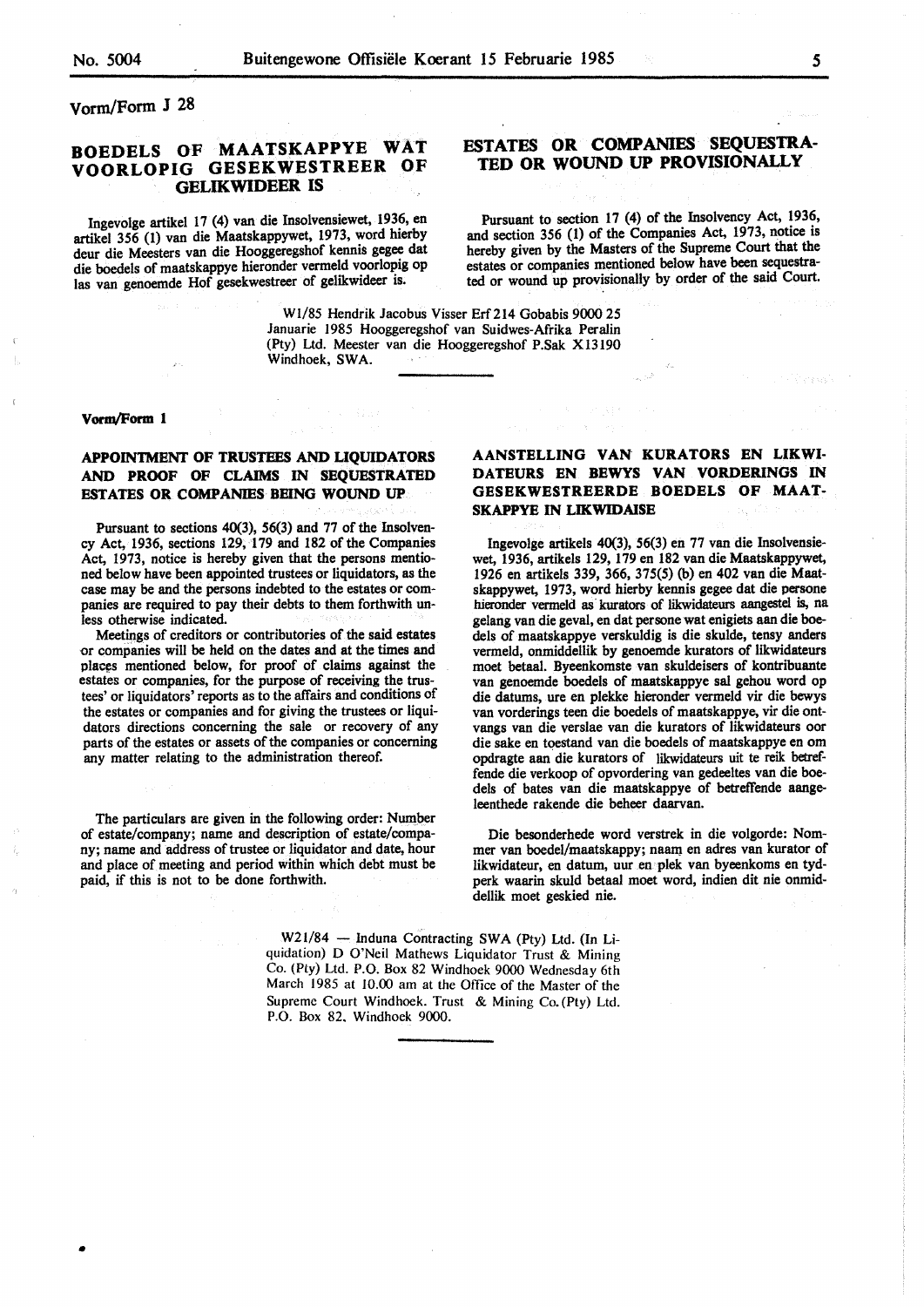# **Vorm/Form 517**

#### **NOTICE TO CREDITORS IN DECEASED ESTATES**

All persons having claims against the estates specified in the schedule, are called upon to lodge their claims with the , executors concerned within a period of 30 days (or otherwise as indicated) from the date of publication hereof.

WHITTLES William John 9/12/1951 651018302 Walvisbaai 19/11/1984 Whittles Anne Bemedad 30 Windhoek SWA Standard Bank SWA Bpk. (Geregistreerde Handelsbank) Trustee Tak Posbus 2184, Windhoek 9000.

#### **Vorm/Form 519**

## **UQUIDATION AND DISTRIBUTION ACCOUNT** IN **DECEASED ESTATE LYING FOR INSPECTION**

In terms of section 35(5) of Act 66 of 1965 notice is hereby given that the liquidation and distribution account in the Estate specified in the Schedule will be open for inspection of all persons interested therein for a period of 21 days from the date of publication hereof (or otherwise as indicated) at the offices of the Master of the Supreme Court and Magistrate, as stated.

ring the specified period, the Executor will proceed to make melde tydperk ingedien word r<br>payment in accordance therewith.  $\frac{1}{2}$  betaling daarvolgens oorgaan. payment in accordance therewith.

> 413/84 - SWART Paulus Stephanus 990827 5008 00 6 Khorixas Verbeterde Eerste en Finale Swart Gottfrieda Philippina 15/2/85 Windhoek Outjo Standard Bank SWA Ltd. (Registered Commercial Bank) Trustee Branch P.O. Box 2164, Windhoek 9000.

## **KENNISGEWING VAN OORDRAG VAN BESIGHEID**

Kennis geskied hiermee dat 14 dae na publikasie hiervan aansoek gedoen sal word aan die Landdros Keetmanshoop vir die oordrag van die Restaurant-, Spuit- en Mineralewater- en tabak (kleinmaat) lisensies tans gehou deur AREND EGBERTUS HANEKOM wie handel drywe onder naam EMDEE TAKE-AWAYS ten opsigte van die perseel gelee te Erf I 56 Mittelstraat Keetmanshoop aan en ten gunste van INGO SIEGFRIED ALFRED KLITZKE wie voortaan besigheid sal dryf vir sy eie rekening onder die naam KLITZKE'S TAKE AWAYS op dieselfde perseel hicrbo gcnocm.

GETEKEN te KEETMANSHOOP hierdie 31ste dag van JANUARIE 1985.

**LENTIN BOTMA** & **VAN DEN HEEVER**  Prokureurs vir die partye Posbus 38  $\%$ eetmanshoop.

# **KENNISGEWING AAN KREDITEURE IN BESTOR-WE BOEDELS**

Alle persone wat vorderinge bet teen die boedels in die bylae vermeld, word versoek om sodanige vorderings binne 'n tydperk van 30 dae (of andersins soos aangedui) vanaf die datum van publikasie hiervan by die betrokke eksekuteurs in te lewer.

KOTZE Frederik Willem Nicolaas 1/9/1915 150901 5007 00 7 Distrik Gobabis 10/1/1985 30 Windhoek SWA Standard Bank SWA Ltd. (Registered Commercial Bank) Trustee Branch P.O. Box 2164, Windhoek 9000.

### **LIKWIDASIE EN DISTRIBUSIEREKENING IN BE-STORWE BOEDEL WAT TER INSAE LÊ**

lngevolge artikel 35(5) van Wet 66 van 1964 word hierby kennis gegee dat die likwidasie- en distribusierekening in die Boedel in die Bylae vermeld in die kantore van die Meester van die Hooggeregshof en Landdros soos vermeld vir 'n tydperk van 21 dae vanaf die datum van publikasie hiervan (of andersins soos aangedui) ter insae sal lê vir alle persone wat daarby belang het.

Should no objection thereto be lodged with the Master du-<br>Indien geen besware daarteen by die Meester binne die ge-<br>Indien geen besware daarteen by die Meester binne die ge-<br>Indien geen besware daarteen by die Meester binn

### **KENNISGEWING VAN OORDRAG VAN BESIGHEID**

GELIEWE **KENNIS** TE NEEM dat na 14 dae vanaf datum hiervan aansoek gedoen word by die Handelslisensie Hof vir die Distrik van Okahandja vir die oordrag van die volgende Handelslisensie, naamlik:

Ó ij.

Algemene Handelaar, Spuit- en Mineraalwaterhandelaar, Tabak - verkoop by kleinmaat en Motorgarage, tans gehou deur Rolf Erich Pretorius, erf 178/179 Okahandja, wie handel dryf as RALLY MOTORS, aan Willem Schalk de Villiers en Hendrik Reinhardt Gryffenberg, wie voortaan onder dieselfde naam en styl vir sy eie rekening op dieselfde perseel besigheid sat dryf.

**MULLER** & **BRAND**  Sokolicgebou Posbus 2073 WINDHOEK 9000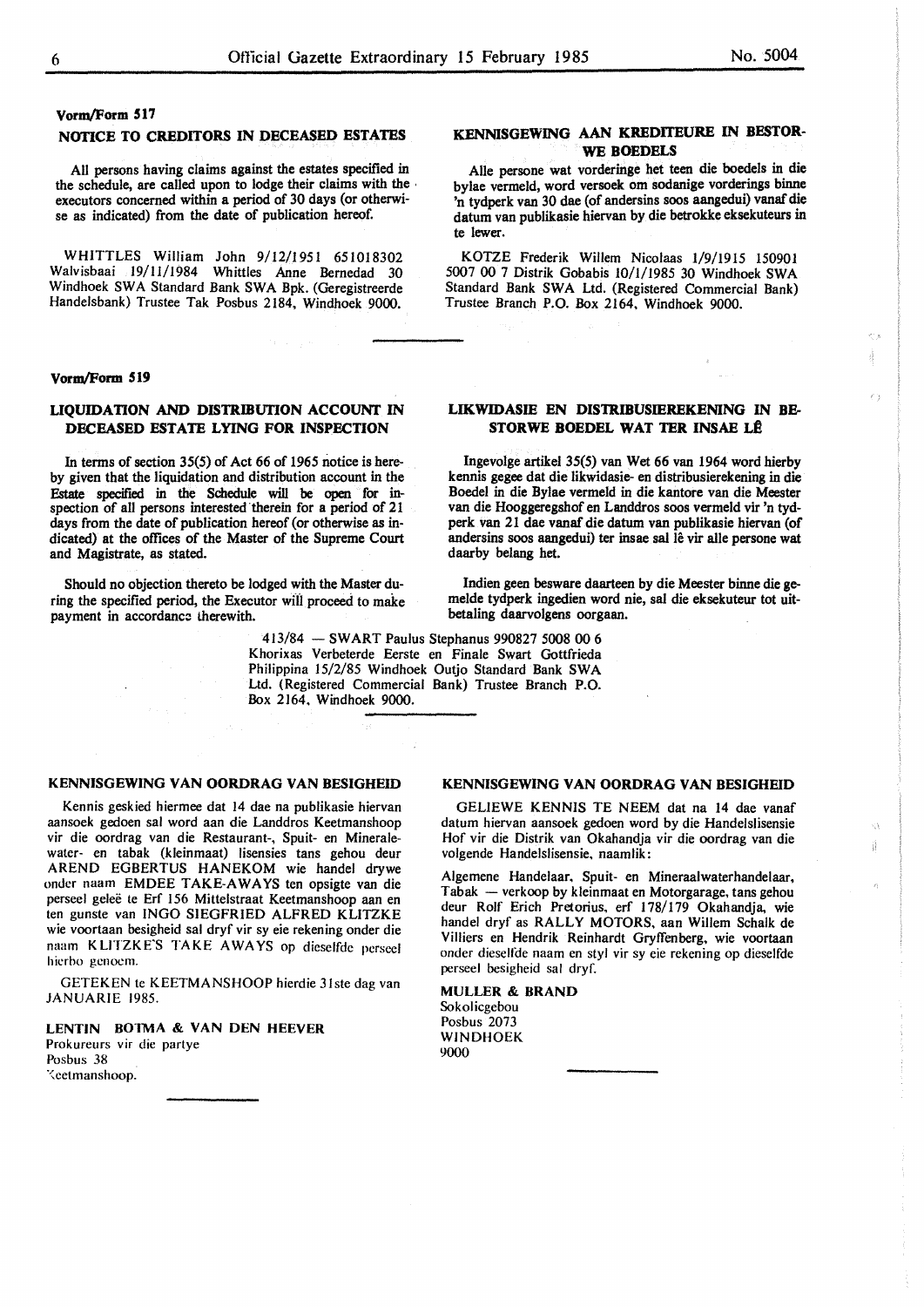Geliewe kennis te neem dat Aansoek gedoen sal word na 14 dae vanaf datum van publikasie van die Oordrag van die Algemene Handelaar, Restaurant, Vars Produkte, Tabak en Slagterylisensies, tans gehou deur Harold Schmidt wat handel dryf as Heinis Take Away & Mini Market op Erf 4382, Khomasdal aan Ebrahim Ismael Valley'Omar wie voortaan op dieselfde perseel onder naam en styl Quick Foods vir sy eie rekening besigheid sal doen.

GELIEWE verder kennis te neem dat gemelde Ebrahim Ismael Valley'Omar van voomemens was om in Vennootskap te tree met Jacobus Ne! van der Merwe, welke voorgenome Vennootskap en oomame van hierdie Lisensies geadverteer is in die Offisiele Koerant en Die Republikein van 14 Desember 1984.

Gedateer te Windhoek op hede die 15de dag van Februarie 1985.

**PROKUREUR ANDREAS VAATZ** 

4 IO SWABS Gebou Poststraat Windhoek

#### **NOTICE OF TRANSFER OF BUSINESS**

NOTICE is hereby given that application will be made at the Sitting of the Licensing Court on the 6th March, 1985, at Windhoek, for the transfer of the General Dealer Licence (flowers, plants and accessories) held by HILDE RENATE WIESE who traded for her own account under the name and style of DIE BLUMENECKE to **KARL** HEINZ KURT WIESE, who will trade under the same name and style for his own account and on the same premises situated in Kaiser Street, Erf 276, Windhoek.

DATED AT WINDHOEK. this 4th February, 1985.

**FISHER, QUARMBY** & **PFEIFER, Attorneys for Applicant,** P.O. Box 37. WINDHOEK.

# **NOTICE OF TRANSFER OF BUSINESS**

IN TERMS OF SECTION 16 OF ORDINANCE 13 OF **1935, AS AMENDED** 

TAKE NOTICE that ARNOLD FISCHER has disposed of the bakery/restaurant conducted by him on Erf No. 298, Van Riebeek Street OKAHANDJA, under the name and style of OKAHANDJA BÄCKEREI to UDO SCHIESL, who will carry on the aforesaid business for his own account at the same address and under the same name, and th at after 14 (fourteen) days after publication of this notice the said UDO SCHIESL will apply to the Licencing Court for the transfer to him of the bakery/restaurant/tobacco Licence.

DATED at WINDHOEK, this 5th day of FEBRUARY,<br>1985.

**(sgd.) C.H. SCRIBA ENGUNG STRIITER** & **PARTNERS**  Attorneys for Applicant 5th Floor. CDM Centre **Bülow Street** P.O. Box 43 WINDHOEK 9000

### **NOTICE OF TRANSFER OF BUSINESS**

## **IN TERMS OF SECTION 16 OF ORDINANCE 13 OF 1935 AS AMENDED.**

TAKE NOTICE that JOHANN HANS DRONIA has disposed of the Restaurant Business conducted by him on Erf No. 2789 Windhoek, No. 52 Kaiser Street, WINDHOEK under the name and style: of FLATTERMANN IMBISS to JOACHIM FRITZ ERBIG, who will carry on the aforesaid business for his own account at the same address and under the same name, and that after 14 (fourteen) days after publication of this notice the said JOACHIM FRITZ ERBIG will apply to the licensing court for the issue to him of the Restaurant Licence Fresh Produce, Tobacco and Baker Licences.

DATED at WINDHOEK, this 5th day of FEBRUARY 1985.

**(Sgd.) U.M. STRIITER ENGLING, STRIITER** & **PARTNERS Attomeys for Applicant**  5th Floor, COM Centre Bulow Street, P.O. Box 43 WINDHOEK 9000

### **NOTICE OF TRANSFER OF BUSINESS**

## IN TERMS OF SECTION 16 OF ORDINANCE 13 OF **1935 AS AMENDED.**

TAKE NOTICE that HARALD PAUL GERHARDT WILHELM NOWACK has disposed of the General Dealer Business conducted by him on Portion 11 (a portion of portion A) of the Farm Dordabis No. 98, under the name and style of NOWACK'S GARAGE to CODIE COETZEE, who will carry on the aforesaid business for his own account at the same address and under the name and style of COBIE'S ALGEMENE HANDELAAR, and that after 14 (fourteen) days after publication of this notice the said COBIE COETZEE will apply to the licencing Court for the issue to him of the General Dealers Licence, Motor Garage, Mineral Water and Tobacco Licences, and Patent Medicine

DATED at WINDHOEK, this 5th day of February 1985.

**(SOD) C.H. SCRIBA ENGLING, STRIITER** & **PARTNERS Attorneys for Applicant**  5th Floor, CDM Centre Bulow Street. P.O. Box 43 WINDHOEK. 9000

## KENNISGEWING VAN OORDRAG VAN BESIGHEID **LISENSIE**

Kennis word hiermee gegee dat daar by die volgende sitting van die Handelslisensiehof te Tsumeb aansoek gedoen sal word vir die oordrag van die Algemene Handelaar Lisensie, <sup>~</sup> Inge Menne Erf 29 Tsumeb. gehou deur Ingeborg Scholz aan Walter Gerhard. wie onder dieselfde naam en styl op dieselfde erf sal sake doen vir eie rekening.

Walter Gerhard Applikant .Posbus 199 TSUMEB

Geteken te TSUMEB hierdie 25ste dag van Januarie 1985.